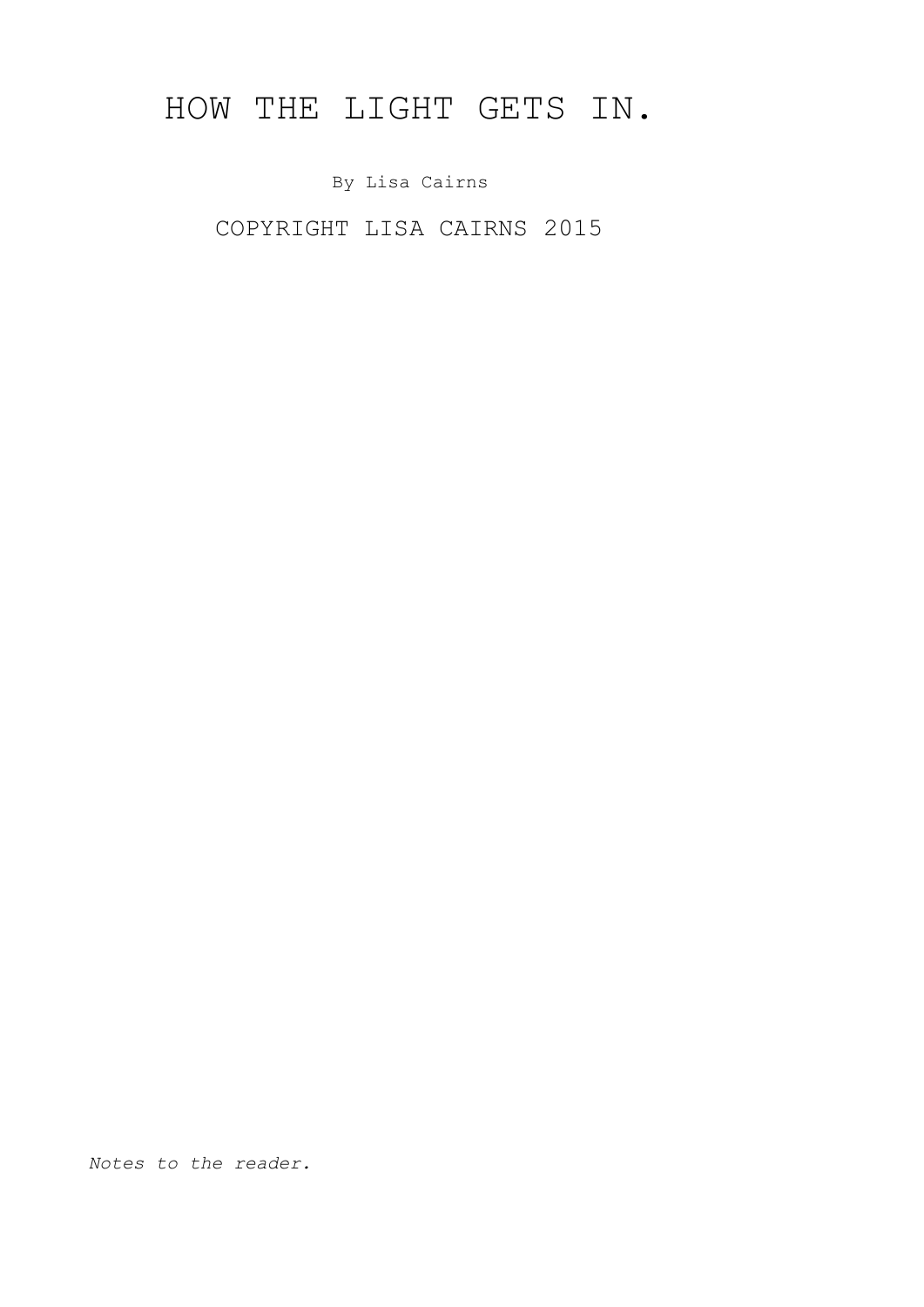*There are three timelines in this script: The present, the past and the future. The script alternates between the three but, individually, they remain chronological.*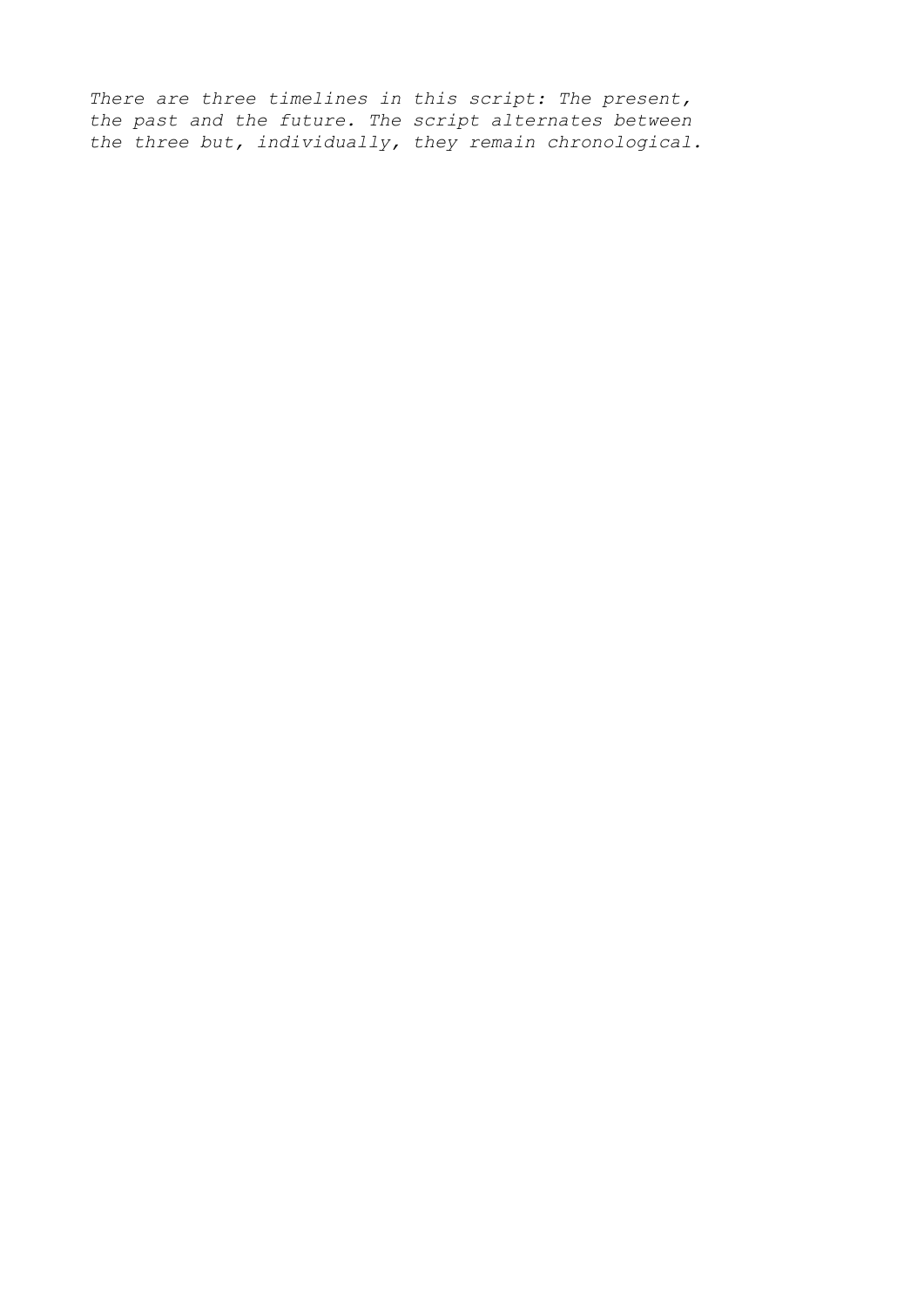## **THE PRESENT.**

1.EXT. THE FIELD. DAY.

Gold and orange rays of sunlight are defined by the bright blue sky. A vast field of endless grass dances gently in the wind. NICKI, 37, stumbles through the field, bloody and shocked, a ruby necklace hanging from her fingers.

Desperately, she falls to the ground. Complete silence evaporates the noise, whilst images of the whole movie flash from the end to the beginning - taking no more time than ten seconds and giving nothing away.

2.EXT. THE FIELD. DAY

Back to the field. This time we see a ten-year-old Nicki laying flat on her back. Her eyes bright and wide open. Her lips curved in a gentle smile. Her dark blond hair is stretched out messily behind her head. Looking through ten-year-old Nicki's eyes, the sunlight dances on the grass as it sways in the wind. A red kite (bird) glides through the sky, riding the winds. Something twinkles from its claw, shaking it - a necklace drops directly onto Nicki's belly.

Picking it up from her stomach and holding it to the light, she sees it's a necklace with a large beautiful ruby stone. The light cuts and reflects, creating beautiful detailed colours - as if it contains a whole world made of light.

> LISSIE (V.O) Out beyond the ideas of wrongdoing and rightdoing, there is a field. I'll meet you there.

When we lie down in that grass, the world is too full to talk about. Ideas, language, even the phrase 'each other' doesn't make sense any more.

#### **THE FUTURE**

Two years in the future.

3.EXT. THE OUTSIDE OF SHARON'S FLAT. DAY.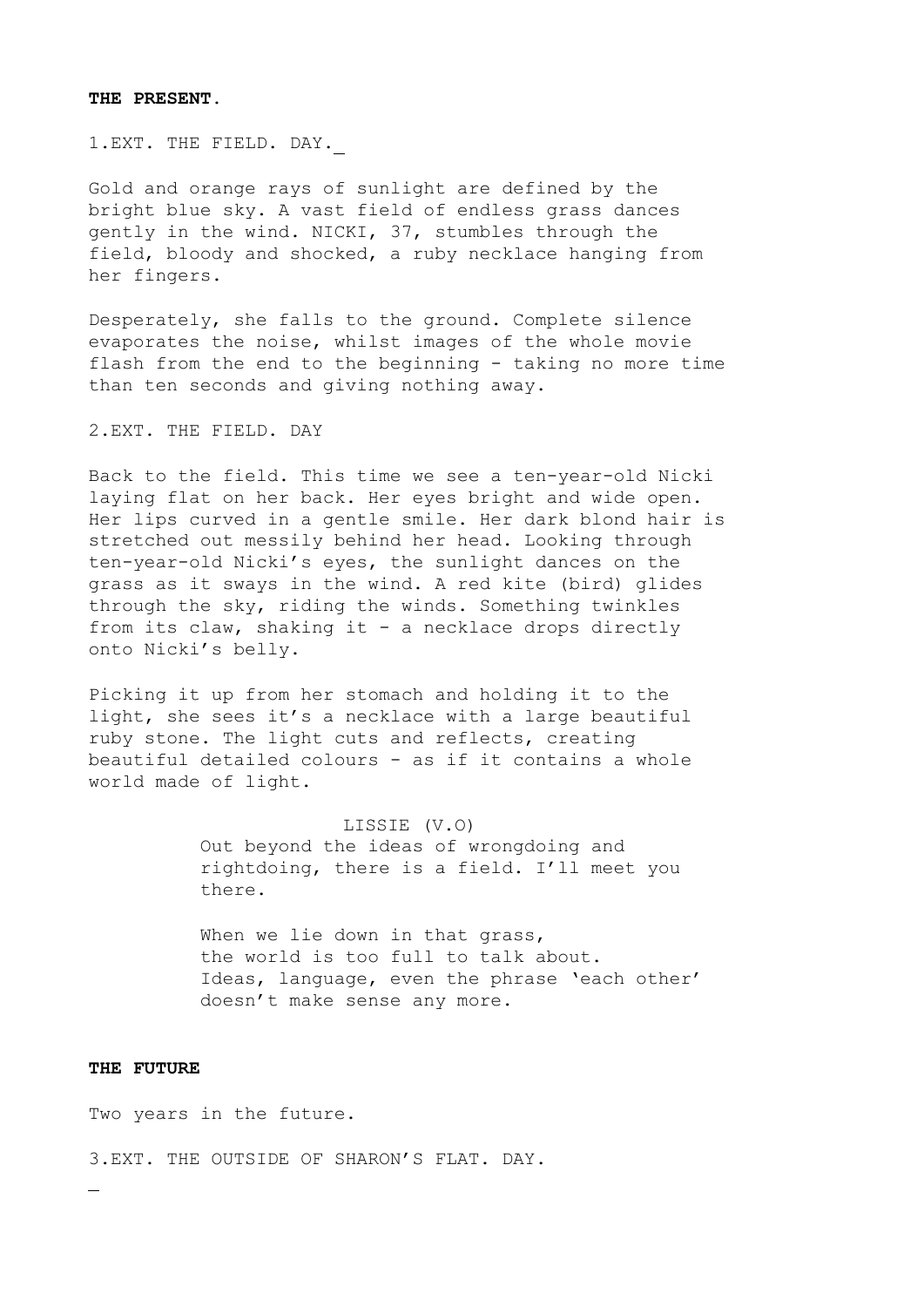South London. A red brick - run down, council estate block. Eight stories high.

4.INT. INSIDE SHARON'S FLAT. SITTING ROOM. EARLY EVE.

Inside SHARON'S flat there is a mixture of cluttered, dated décor with new age statues, pictures and precious stones.

Daylight is almost gone but Nicki sits in the dark, staring blankly at the wall.

Obviously very beautiful but looking a mess, Nicki is 39 years old, slim, delicate and completely downtrodden. Loosely held in her hand, is a woman's razor. She runs her finger lightly over the blade.

Somewhat out of place, she has a beautiful RUBY necklace hanging around her neck.

LATER. DARK OUTSIDE.

SHARON is heard coming through the front door. She turns the lights on in the sitting room. Nicki is still sat in the same position. Quickly, she hides the razor. Sharon jumps when she sees her.

Sharon (Nicki's mum) is 58 years old, long loose silver hair, hippy clothes.

5.INT. SHARON'S FLAT. NICKI'S BEDROOM. LATER. EVE.

Nicki is getting ready for bed. Sharon knocks on her door and hesitantly enters.

SHARON

You don't want any dinner?

#### NICKI

Not hungry.

SHARON Why don't you come and watch some TV.

NICKI

I'm alright.

A moment.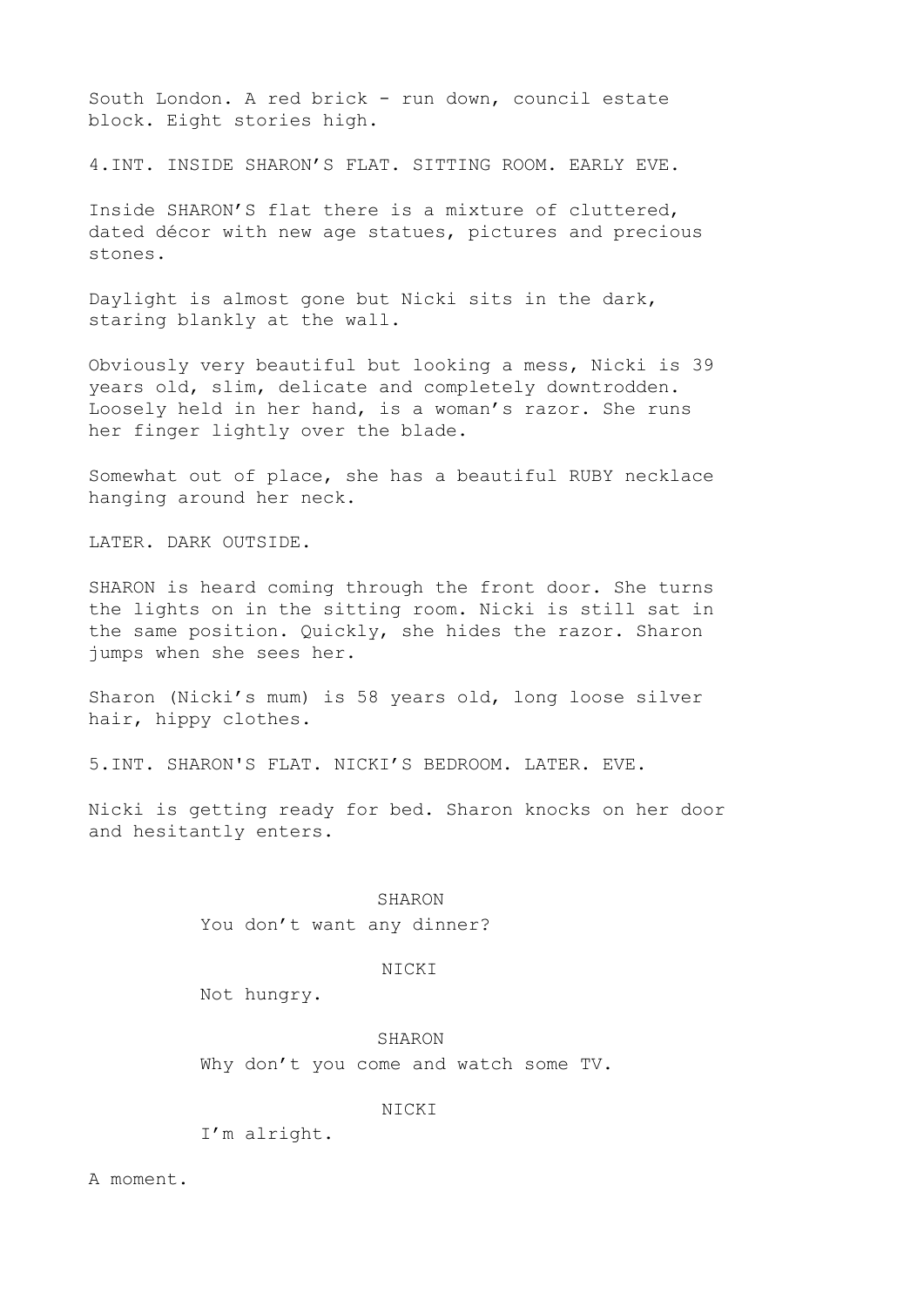SHARON I can't go on like this.

A moment.

SHARON Something needs to change.

NICKI Mum I've been out three weeks.

SHARON And you've just sat there.

NICKI What exactly do you expect me to do?

A moment.

SHARON I've been talking to DAVE and ALLEN and they think you need to go and get help.

Nicki stares emptily.

SHARON Please Nicki – this is killing me to see you like this.

A long pause.

SHARON

What about Lissie?

NICKI

Come on.

SHARON Okay - will you at least see Doctor Harrison?

NICKI

Mum – leave it out.

6.INT. DOCTORS' SURGERY. THE NEXT DAY. DAY.

Nicki is checking in to her doctor's appointment at the computerized check in point. Sharon stands next to her. Wearing a baseball cap and sunglasses, Nicki tries not to be recognised by people. She finds a hidden seat in the corner. Sharon follows her.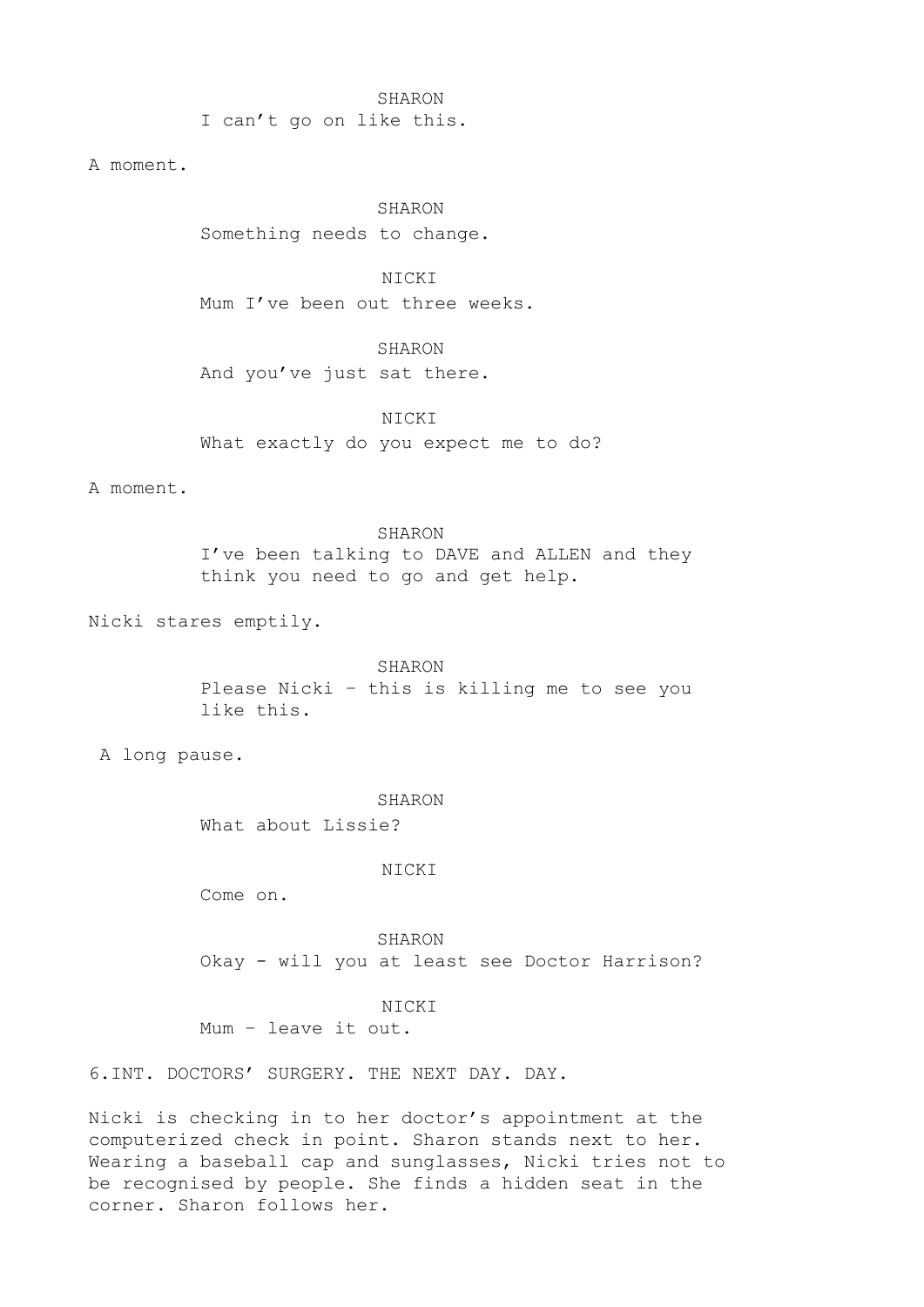A LITTLE LATER.

DOCTOR HARRISON walks into the waiting room.

## DOCTOR HARRISON

Nicki Parsons.

She cringes at her name being called, people turn to look at her. She stands up to follow him, people watch. Sharon jumps up as well. Looking at Sharon, Nicki lets out a breath of exasperation. Sharon looks back at her determined. Giving in, Nicki agrees to her presence.

7.INT. DOCTOR HARRISON'S OFFICE. A FEW MOMENTS LATER.

Nicki and Sharon sit opposite Doctor Harrison.

 DOCTOR HARRISON So what can I do for you Nicki?

#### SHARON

We spoke last week - you told me to bring her in.

A moment - to Nicki.

## DOCTOR HARRISON You're having difficulty adjusting?

A moment.

#### DOCTOR HARRISON

It's understandable after everything you've been through.

## SHARON

It's terrible what they did to her.

## DOCTOR HARRISON

From talking with your mum last week - what it sounds like is - you have post traumatic stress disorder. It's very common in your situation.

Nicki looks away.

#### DOCTOR HARRISON

There are medications and therapies that can help you get your life back on track.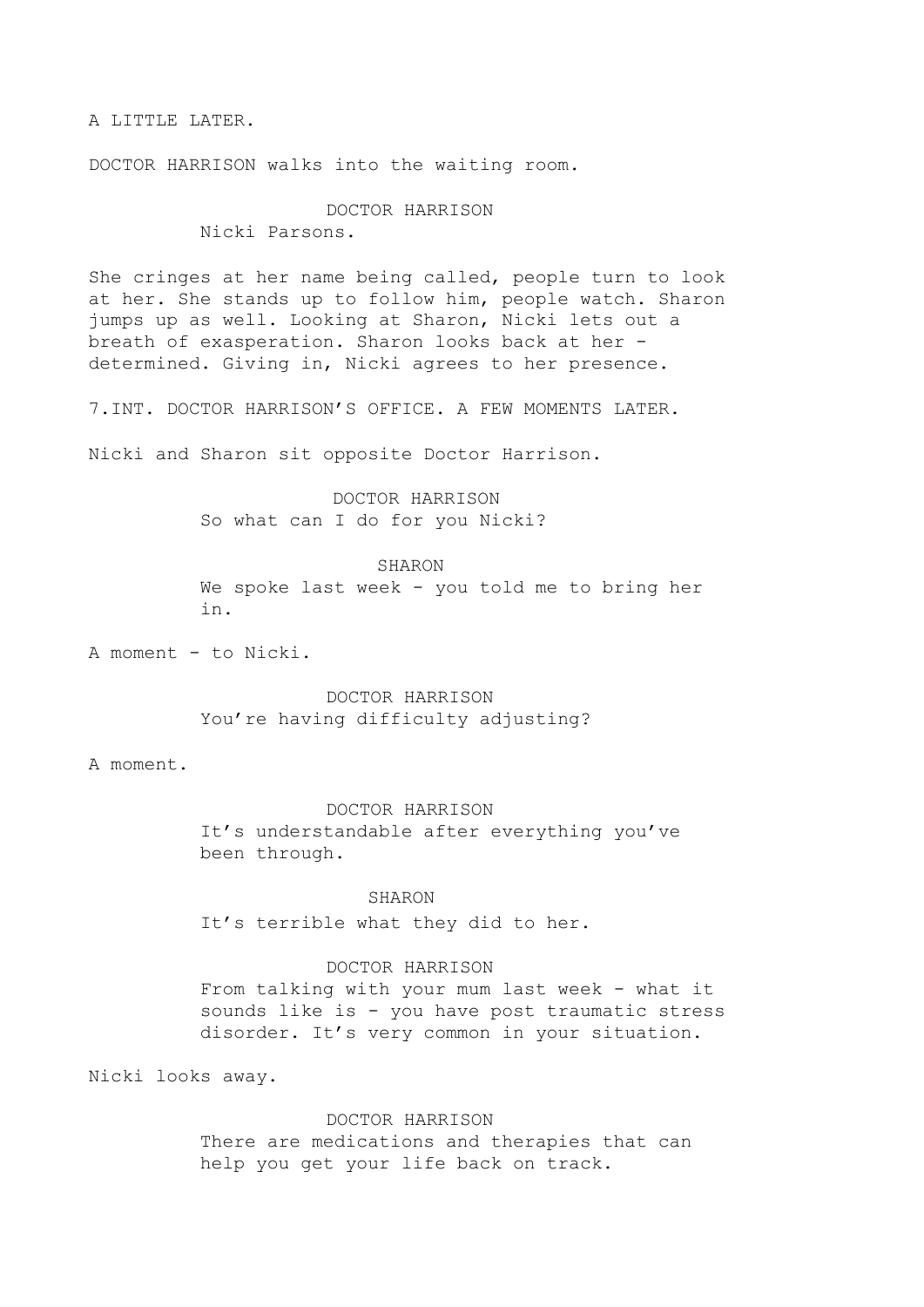A moment.

DOCTOR HARRISON I am going to refer you to a psychiatrist who will work out a medication for you and a PTSD therapist.

A moment.

DOCTOR HARRISON In the meantime – I will give you some Xanax to take the edge off.

He writes Nicki the prescription.

DOCTOR HARRISON Are you sleeping?

Nicki shakes her head 'no' and stays unreactive.

8.INT. SHARON'S FLAT. LATER. DAY.

Nicki is sat on the bed in Sharon's flat looking intensely at the sleeping pills and Xanax that the doctor gave her. She opens the sleeping pills, holds them to her mouth for a moment before downing the whole bottle, followed with a glass of water. She sits reactionless then lays back. As she turns her head gently, her loose blonde hair gets caught in her face. She looks out of the window. Clouds are moving gently over a grey London. A tiny sunbeam leaks through - she closes her eyes.

LATER.

CLOSE UP.

Hand being shoved into a mouth. A toilet. The sound of puking. Water and phlegm pour into the toilet.

9.INT. SHARON'S FLAT, THE BATHROOM. EVE.

Nicki is standing over the toilet making herself sick. Her head bobs, drugged. She tries again, desperate.

10.INT. THE HALLWAY OF SHARON'S APARTMENT. EVE.

Sharon opens the door from the lounge and listens. She hears the sound of Nicki being sick. Sharon looks concerned and walks towards the bathroom.

11.INT. SHARON'S FLAT, THE BATHROOM. A MOMENT LATER. EVE.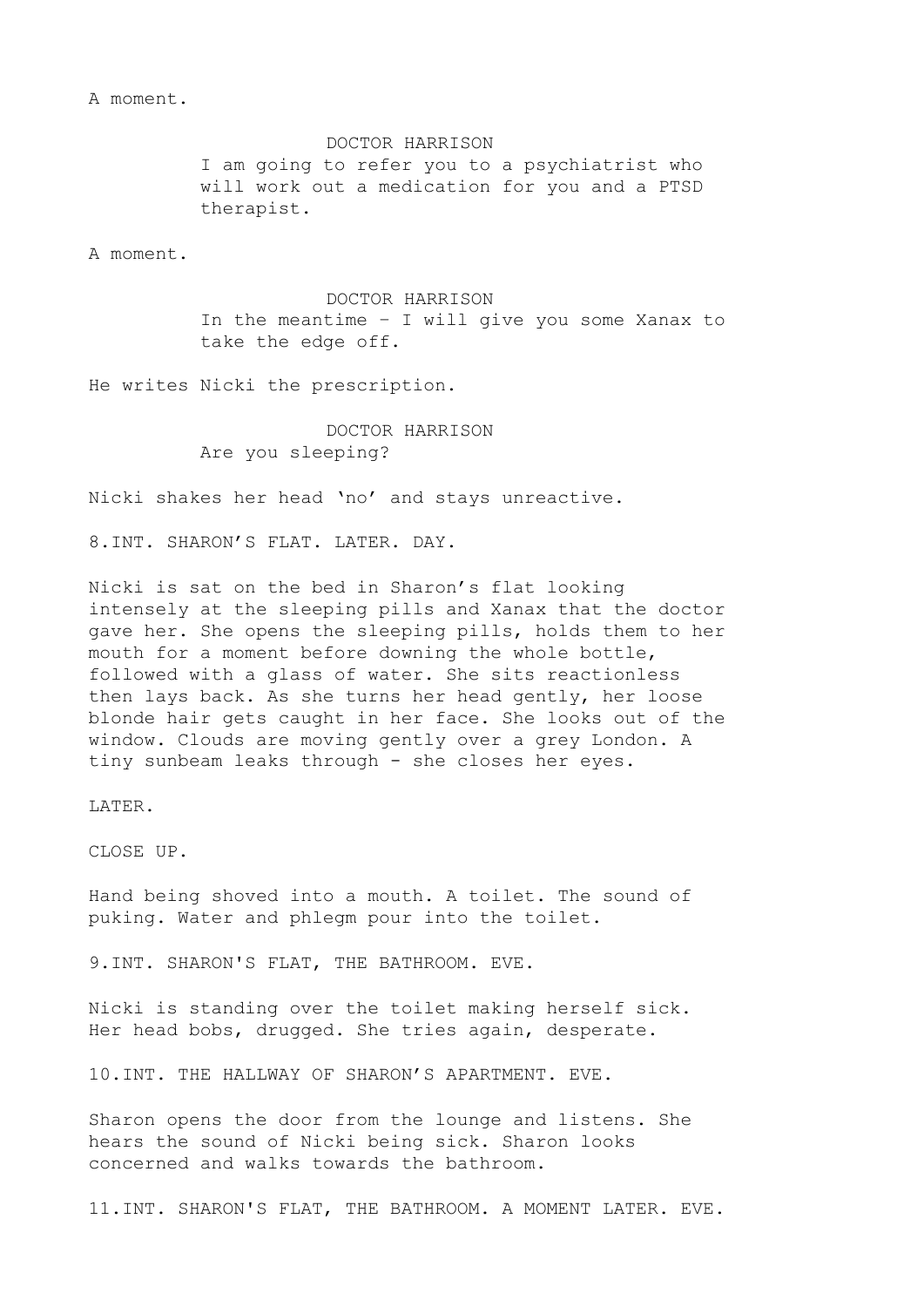Sharon pushes open the door to see Nicki throwing up the pills. Sharon looks horrified. Nicki leans back relieved but frustrated to have thrown up the pills.

She turns her head and sees a very shocked Sharon.

SHARON

How…

A moment.

SHARON

What was that?

NICKI Nothing. I felt sick.

SHARON

After everything?

A moment.

SHARON

I stood by you.

A moment.

SHARON I stood by you through it all.

A moment.

SHARON While I was sat in the other room?

Nicki slurs her words.

NICKI

I didn't do it.

SHARON You were just going to leave me?

Beat.

SHARON

Like this?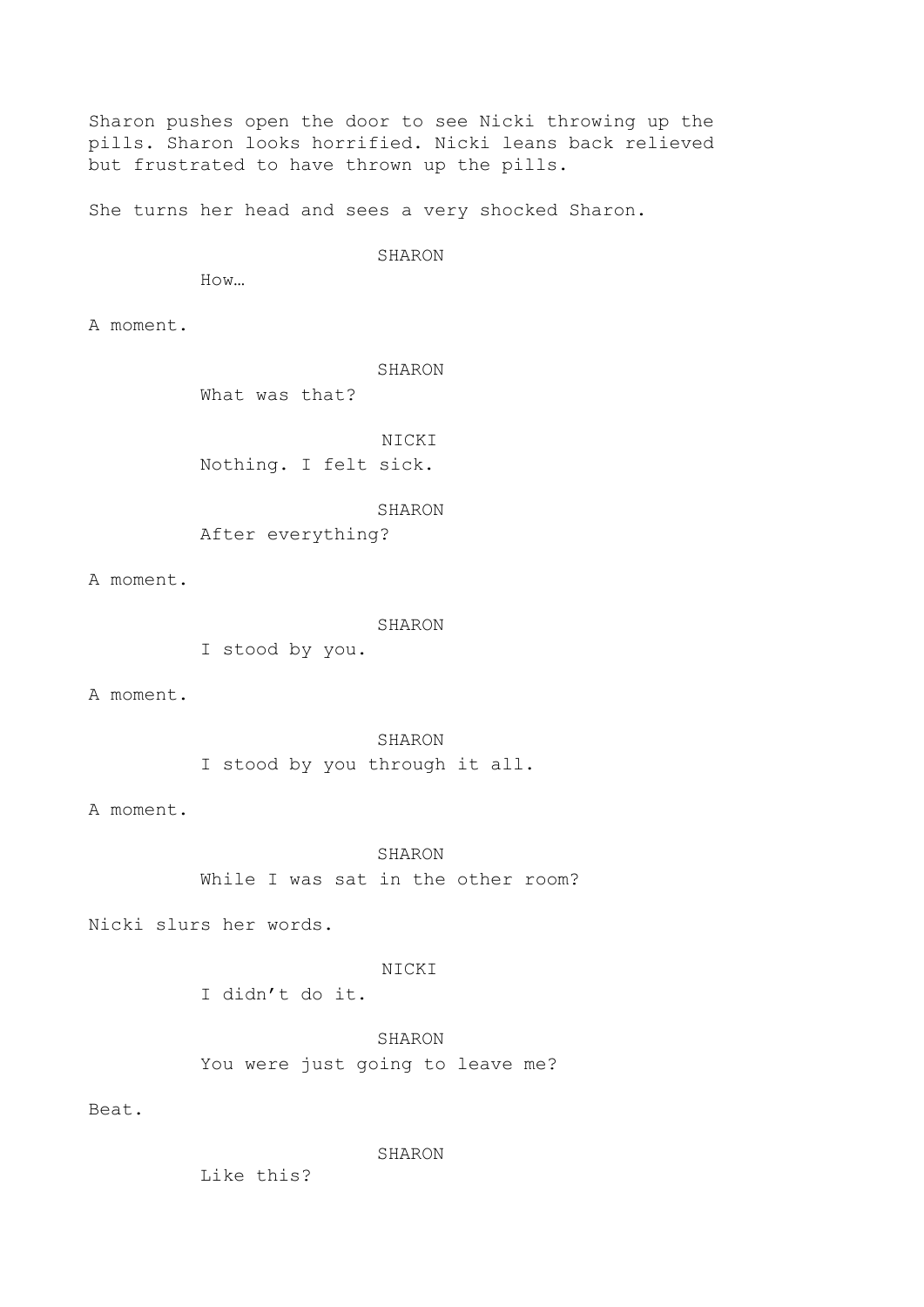You know mum I don't need this now.

Sharon takes out her phone.

SHARON I'm calling the hospital.

#### NICKI

No. No. No.

Sharon begins to dial.

#### SHARON

I'm not doing this anymore. I am calling an ambulance. I am not going to stand around and watch you kill yourself. What if you didn't get them all up?

NICKI

They came up. I'm a chicken - I can't even kill myself. I can't even do it.

Sharon continues dialling. Nicki reaches for her mother, she stumbles and knocks Sharon. Sharon falls back and drops the phone. Nicki grabs it.

#### NICKI

They came up.

Sharon stares at her daughter - heartbroken.

#### NICKI

They'll lock me – you want that mum – you want to see me locked up again?

#### SHARON

I've had it Nicki – I can't do this with you. Not after everything.

A moment.

#### SHARON

You think I am not suffering to?

Nicki looks at her mum ashamed.

SHARON Then you have to go to Lissie.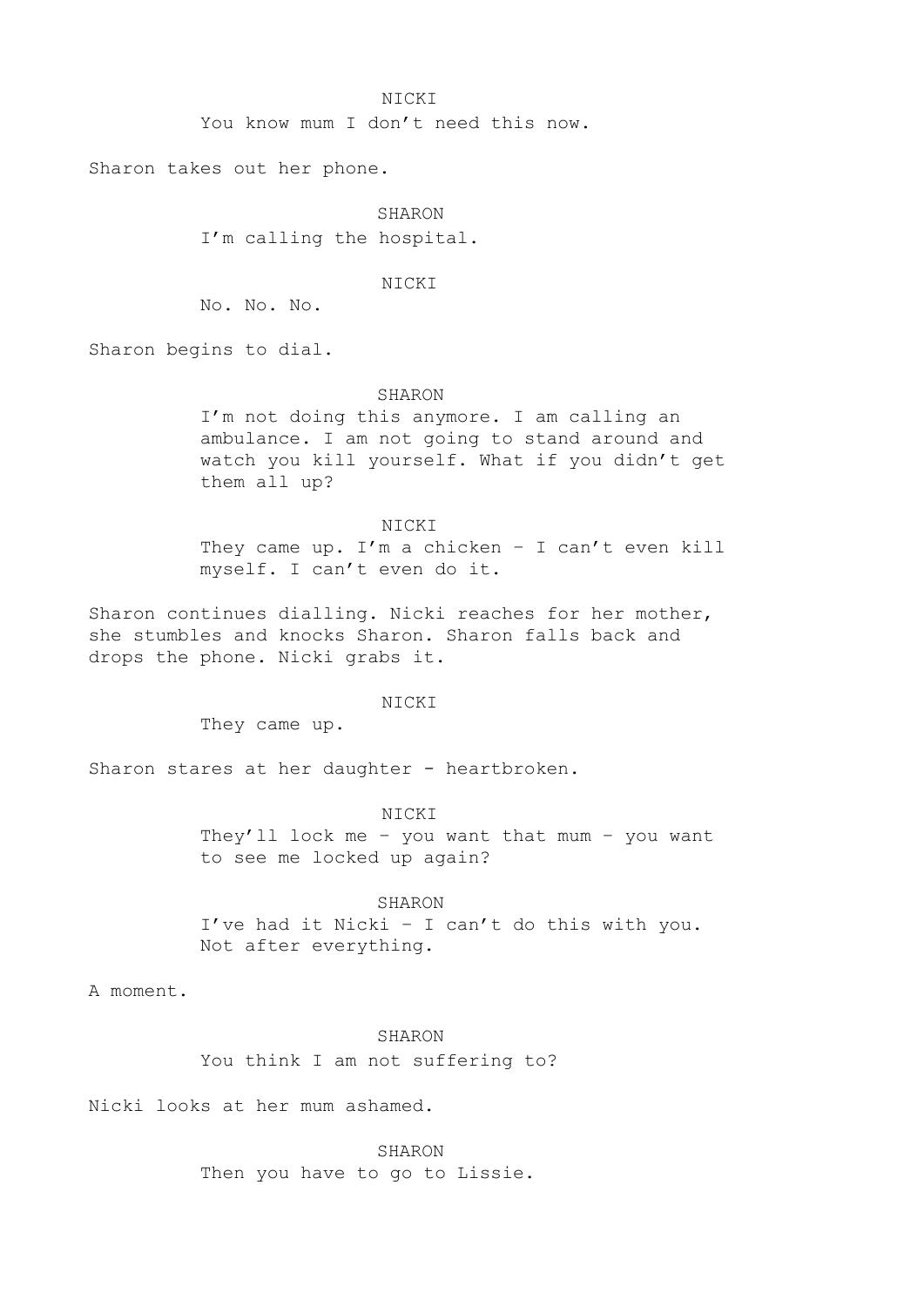No way.

She walks to the hallway and grabs the landline phone.

Nicki

SHARON

Lissie or I call them.

NICKI

You're a hypocrite, always slagging the system off – now you want their help.

Sharon

Nicki - I will call them.

NICKI They'll do nothing, I didn't do it. What are they going to do?

Sharon

I mean it.

12.EXT. A LARGE INDIAN STYLE ASHRAM. THE NEXT EVE.

A large beautiful manor house, covered in ivy, transformed into an Indian style ashram just outside London. Buried deep in a vast forest away from public view.

13.INT. A LARGE MEDITATION HALL. EVE.

Filled with colour, flowers and shrines of different gods, 200 people stand, facing the Guru Lissie, who is walking out, followed closely by Jaya.

People are swaying and singing bhajans in devotion to her; fake holiness laces the atmosphere. Dressed in white, Lissie looks very spiritual. As her and Jaya are leaving, Jaya sees Nicki and does a double take. Nicki is sat towards the back, ashamed. Sharon sits next to her, proud to be part of the group and immersed in the bhajan.

14.INT. NICKI'S BEDROOM AT THE ASHRAM. A LITTLE LATER. EVE.

Nicki pulls in her suitcase while Sharon eagerly follows behind. A small, dark, low-ceilinged, typically English room dressed up in Indian spirituality. Bunk beds next to a small bay window. Nicki registers that the bottom bunk is taken.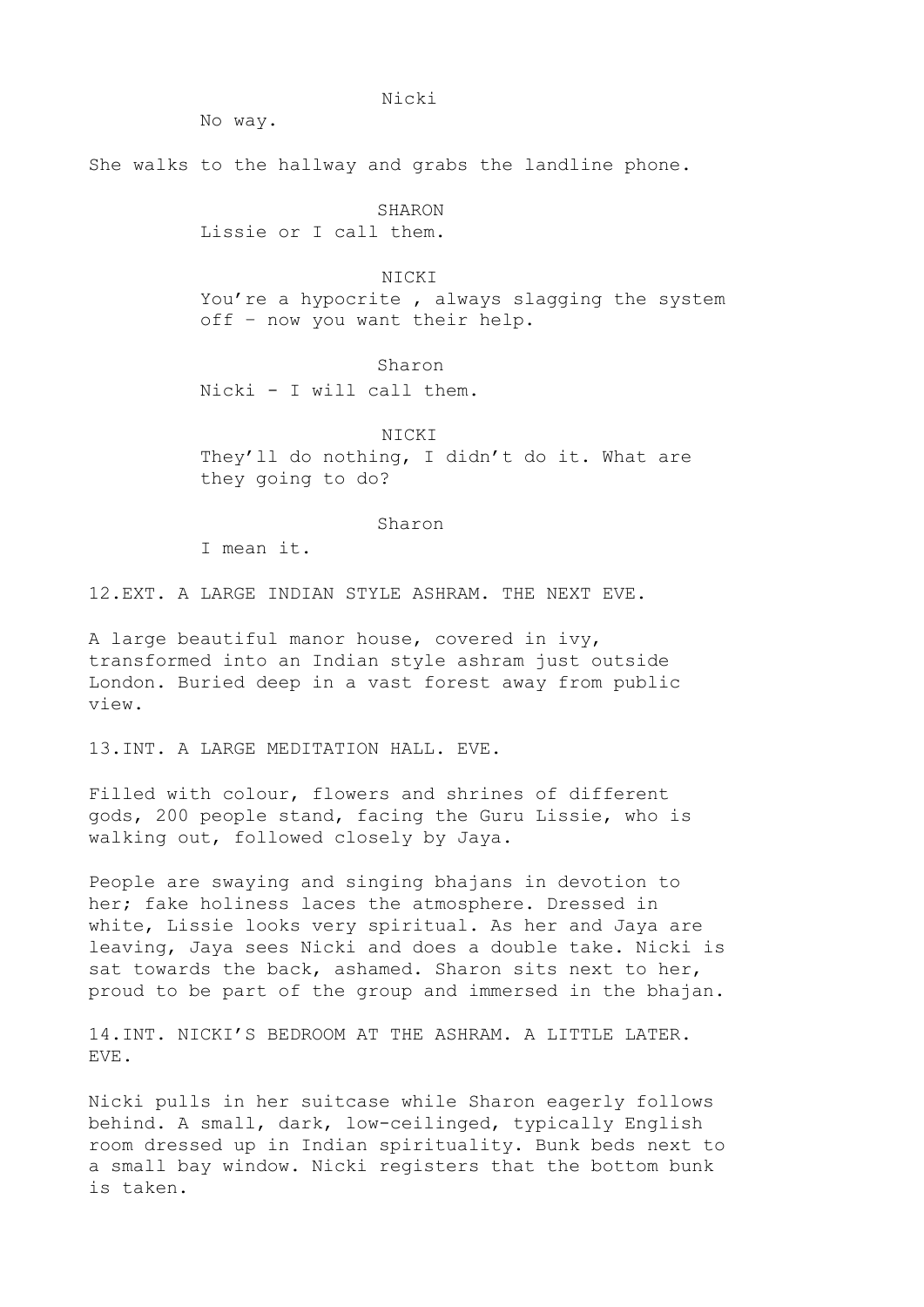#### SHARON

Isn't this fantastic?

A moment.

#### SHARON

This is really going to do you the world of good. This is going to clear out those cobwebs.

## NICKI

You really think this is gonna fix it? – You really think I'm suddenly gonna start singing bhajans and love will emanate from all my orifices?

Sharon looks shocked.

#### NICKI

You know when dad left you – you mourned for years. You think I don't remember you getting drunk and passing out on the sofa crying. You think I don't remember that?

Sharon doesn't react.

#### NICKI

I remember. And, I remember listening to you puke in the toilet till all hours and having to pee in the sink cause the puke was all over the toilet where you missed.

Sharon looks ashamed.

#### NICKI

So don't you stand there and think you have any moral high ground here. If I had any other option, I would do it.

There is an awkward silence. Sharon fights to find words. KELLY bursts in, full of energy.

## KELLY

My new roommate.

She runs over and pulls Nicki in for an overly long hug. Nicki is nonreactive, arms dangling.

#### KELLY

Namaste – welcome.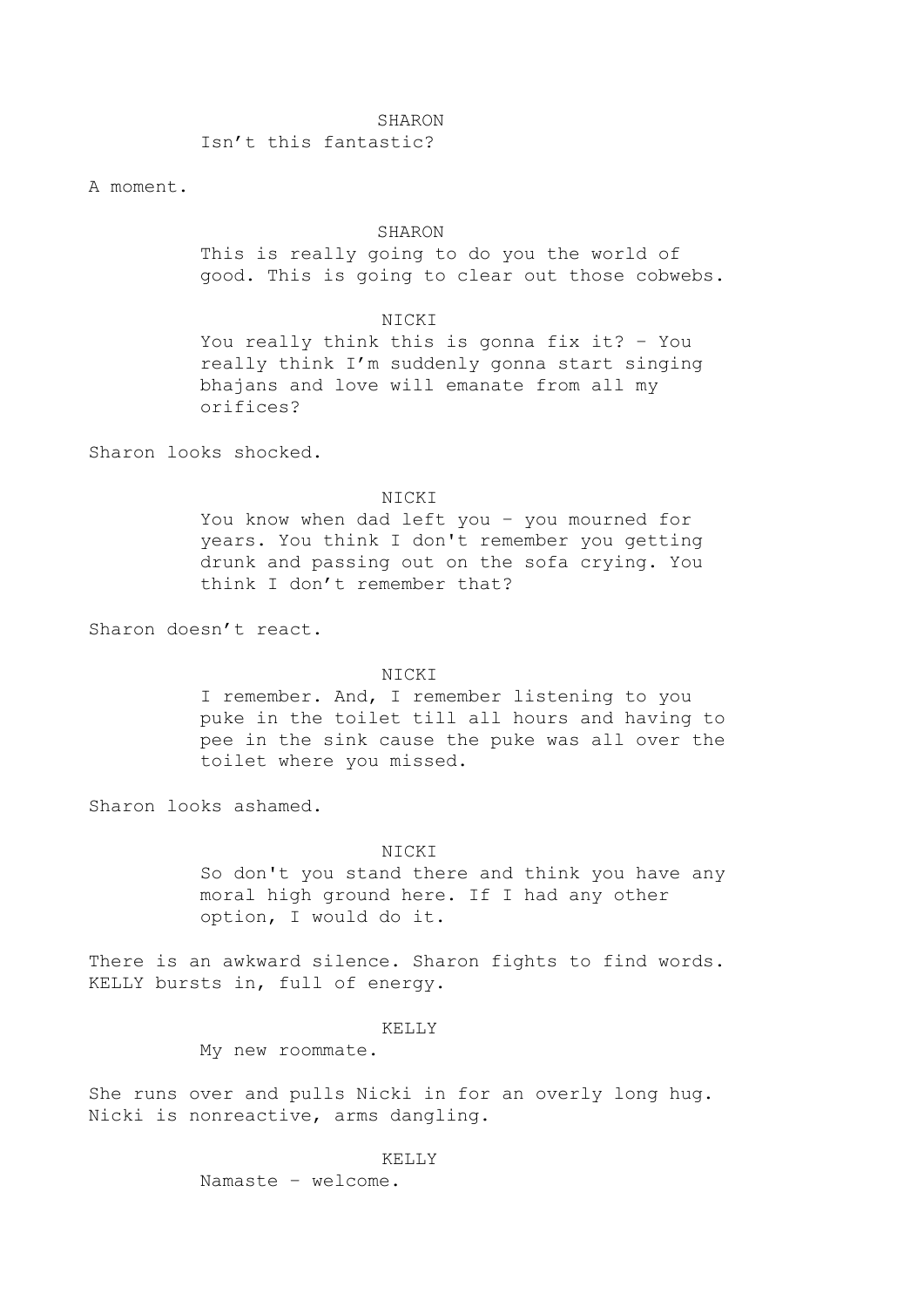SHARON

I should go.

#### **THE PAST**

Two years in the past. A little before 'The Present'.

15.INT. A TV STUDIO SET FOR LOOSE WOMAN, TWO YEARS BEFORE THE FUTURE. DAY.

Four middle-aged women host the cliché show. The hosts sit in a semi-circle around a kitchen table. Four cameras surround them, behind a large audience of mostly women.

16.INT. THE WINGS OF THE FILM STUDIO. DAY.

Nicki is stood backstage waiting to be called on to the live show of Loose Woman.

> CAROL (O.S) And next up we have the beautiful...

17.INT. A TV STUDIO SET FOR LOOSE WOMAN. DAY.

CAROL (CONT.) ..the funny... the talented... the little bit naughty... Nicki Parsons.

A runner holds up a card to the audience saying 'APPLAUSE.' Nicki walks out on stage to a huge round of applause. She stops before she walks down the steps towards the hosts and acknowledges, gratefully, the audience. Nicki is 37 years old and well manicured: appearance is everything.

LATER in the interview.

Nicki is sat in a semicircle with the hosts.

CAROL So a little birdie says that Nicki is 'in-love' again.

Nicki cracks a proud smile.

CAROL And can we know a name? Or is it top secret?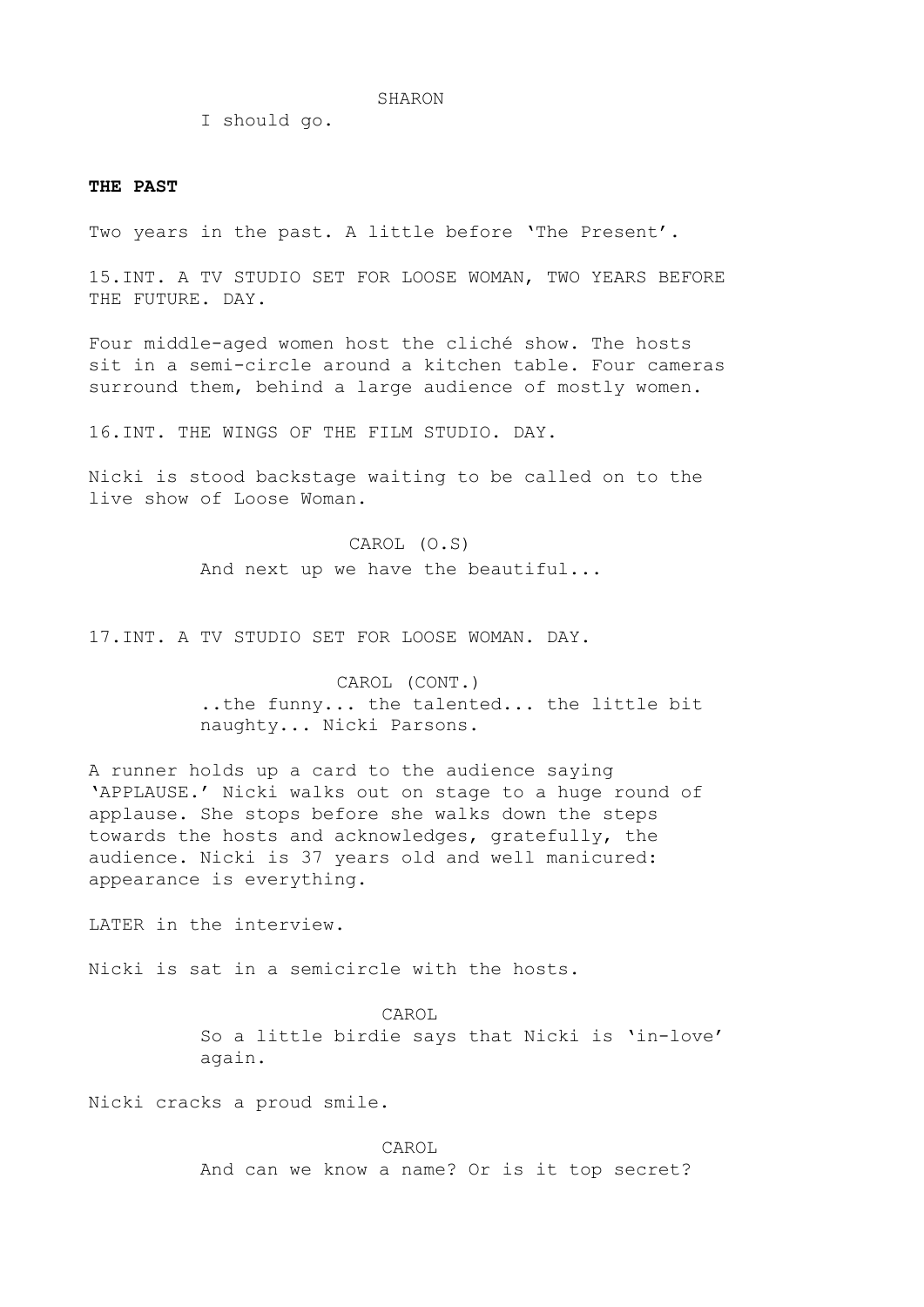Nicki smiles and looks at the audience as if to say – 'should I answer'? A runner holds up a card telling the audience to 'WOOOOW'. - they woooow.

### NICKI

Okay, okay. My co-star from Just Dick.

We look through the cameras that are recording the show at the hosts and Nicki.

## CAROL

## Walter Blackburn?

Nicki nods smiling.

#### CAROL

Now he is a catch, isn't he ladies? One of Britain's best.

Carol looks at the audience in a happy way – encouraging them to clap. A runner holds up a board saying 'APPLAUSE'.

18.INT. BACKSTAGE AT LOOSE WOMAN, THE HALLWAY LEADING TO THE DRESSING ROOMS. DAY.

Pleased with herself, Nicki walks to her dressing room after finishing the interview. She's checking her texts and sees one from MARC saying 'call me'. Annoyed, she calls him.

#### NICKI

What do you mean you can't pick her up?

A moment.

## NICKI

I have an appointment - then I'm meant to be seeing WALTER.

Kicking the door open, she enters her dressing room.

19.INT. NICKI'S DRESSING ROOM ON LOOSE WOMAN. DAY.

#### NICKI

Fine. Fine. Yeah, yeah – screw you too, Marc – good parenting.

She hangs up. Walter is sat in her dressing room.

## WALTER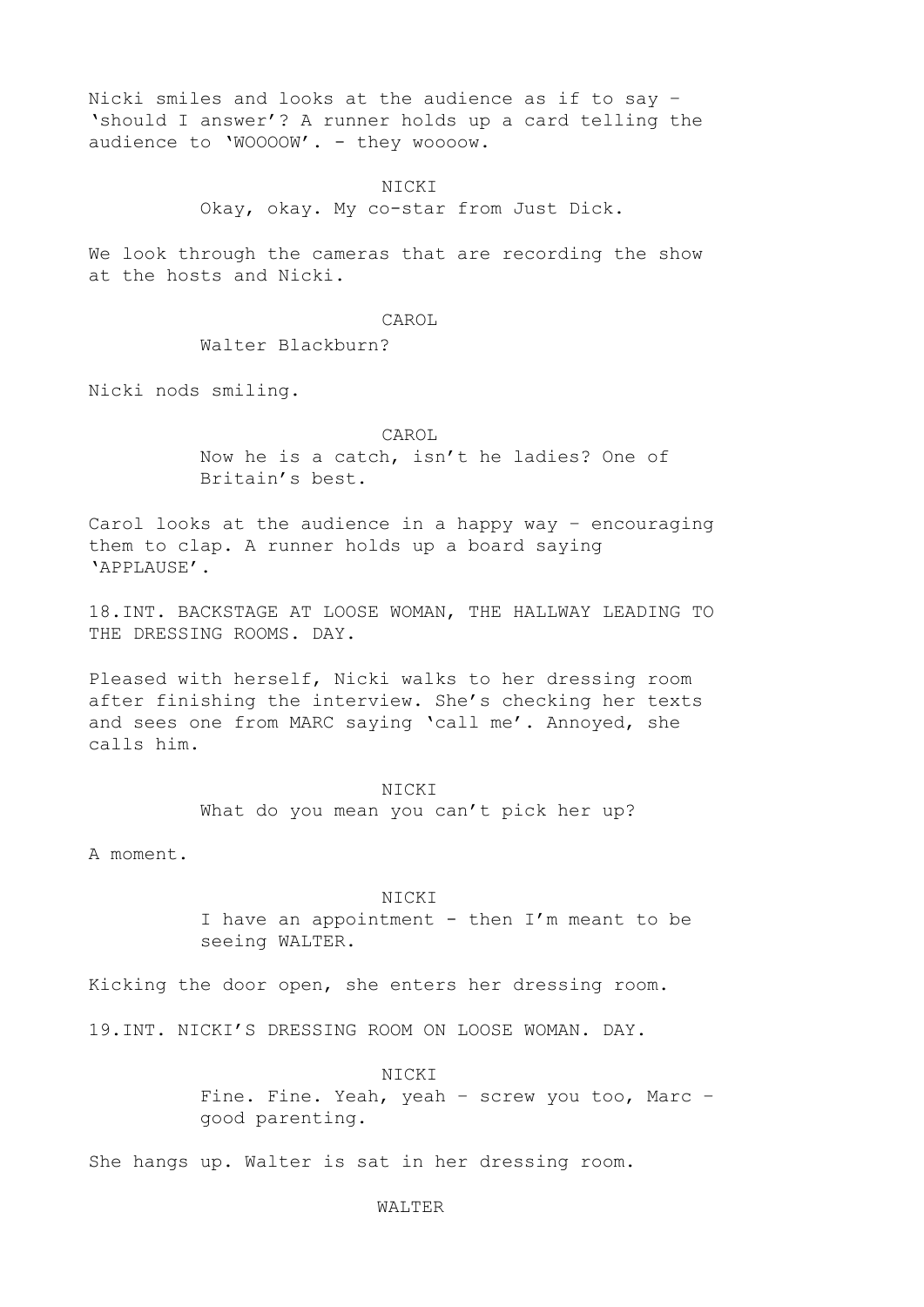You were wonderful - I am so proud.

Nicki goes over and gives him a big kiss.

**NICKI** I have to cancel tonight, though. Marc just called and guess what? He's not taking India; surprise surprise.

Walter looks disappointed.

### NICKI

BUT, I can make it up to you now.

She kisses him in an excited way, straddling him. Walter looks ecstatic.

20.EXT. A LONDON ROAD. DAY.

We see Nicki parking at her cosmetic surgeon's in her BMW sports convertible. INDIA, her daughter, is in the passenger seat.

India is 10 years old, delicate in appearance but wise and intelligent beyond her years. She has large adorable eyes. Nicki finishes parking.

21.INT/EXT. NICKI'S BMW CAR. DAY

NICKI So what you gonna do?

INDIA

Homework.

NICKI Are you gonna get out the car?

## INDIA

Yes.

Nicki raises her eyebrow at India in an unhappy fashion.

INDIA This doesn't look like a Doctor's.

India points to the decoration, it looks more like a health club or beauty parlour.

Nicki blushes having been caught out of a lie.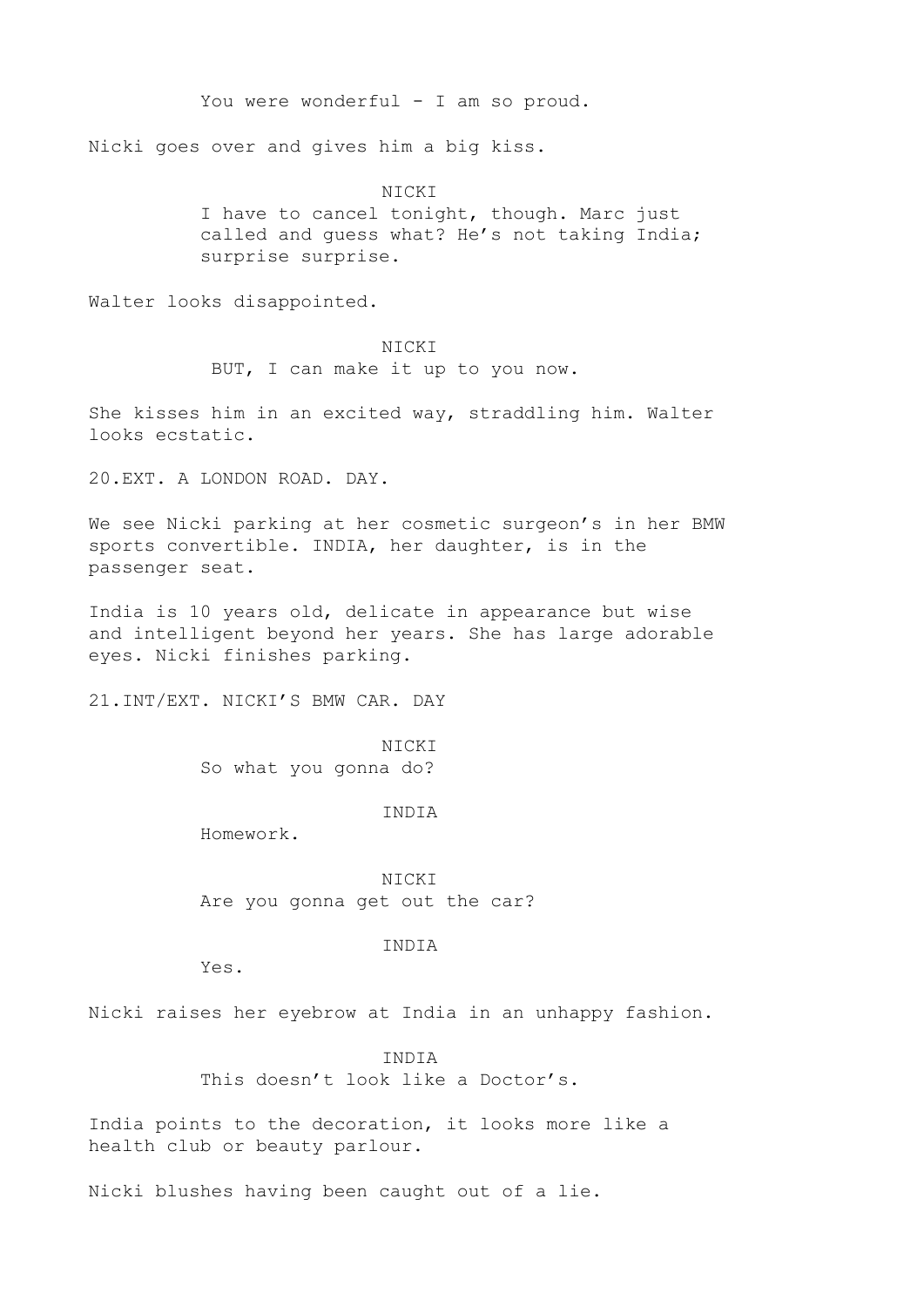India stop trying to get out of the subject of homework.

Nicki kisses India's head and gets out of the car.

NICKI

No getting out.

She walks towards the 'doctor's' office.

22.INT. THE COSMETIC SURGEON'S OFFICE. DAY.

DON, the surgeon must be nearly 60 but looks like a plastic 40. He places a huge needle into Nicki's brow.

23.EXT. THE SURGERY CAR PARK. DAY.

India is sat in Nicki's BMW car, feet up, homework out, tapping her pencil on her lip. She looks out to the cosmetic surgeon's - wondering.

24.INT. THE COSMETIC SURGEON'S (DON) OFFICE. DAY.

Pulling out the needle from Nicki's brow, he begins to refill it with more botox.

> DON I have to say, that nose is perfection.

Nicki smiles.

25.EXT. THE SURGERY CAR PARK. DAY.

India is getting out of the car. She walks towards the cosmetic surgeon's office, wary of getting caught.

26.INT. THE WAITING ROOM OF THE COSMETIC SURGERY. DAY.

Intercut

INT. DON'S(THE COSMETIC SURGEON'S)OFFICE. DAY.

The receptionist goes to the toilet. India walks in and looks around. Posters of women, before and after cosmetic surgery, fill the walls. India looks at them, interested but not shocked, as if she has seen this before. She hovers over one with a large lady in underwear before and after liposuction – she pulls a disgusted face.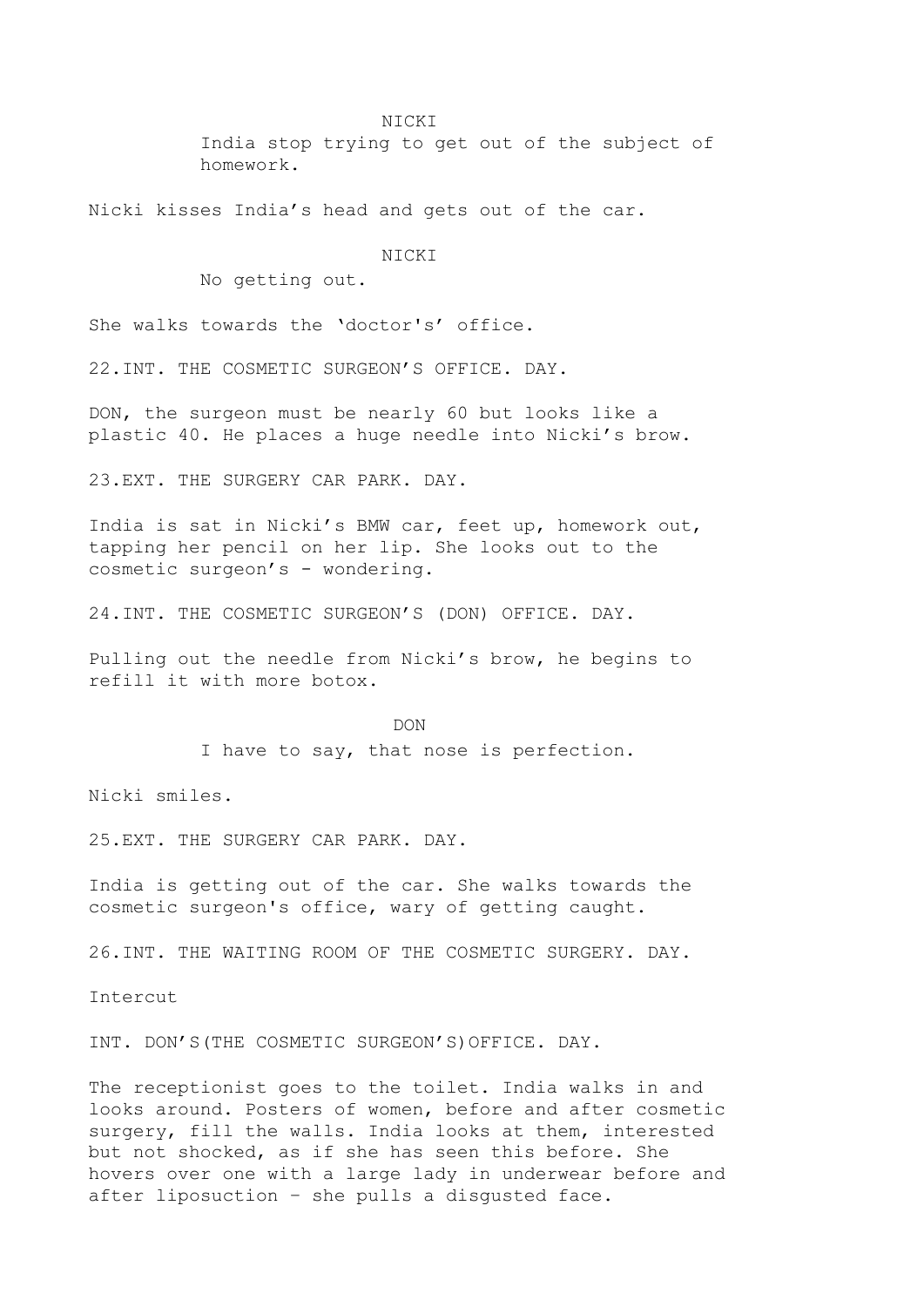She hears her mum in the surgeon's office. She goes to the door and listens.

DON

I know I shouldn't brag about my own work - but your nose is art.

Nicki smiles. India frowns.

DON

I really think it's the best nose I have ever made.

He pulls out the needle.

DON

Right, all done beautiful lady.

Nicki sits up to leave. Don hands her a mirror to look at her face. India runs out of the waiting room and back to the car in time to not be seen by her mum.

27.INT. NICKI'S BATHROOM IN HER KENSINGTON APARTMENT. EVE.

28.INTERCUT

THE HALLWAY OUTSIDE THE BATHROOM. DAY.

Nicki is in her luxury bathroom, pacing. Her lips are swollen, like two slugs.

Phone to her ear, she is calling Don.

NICKI Can I speak to Don? – It's Nicki Parsons.

Nicki is put on hold. She re-examines her lips in her magnified mirror. India speaks through the door.

> INDIA Mum, what you doing?

> > **NICKI**

I am on the phone.

INDIA

In the bathroom?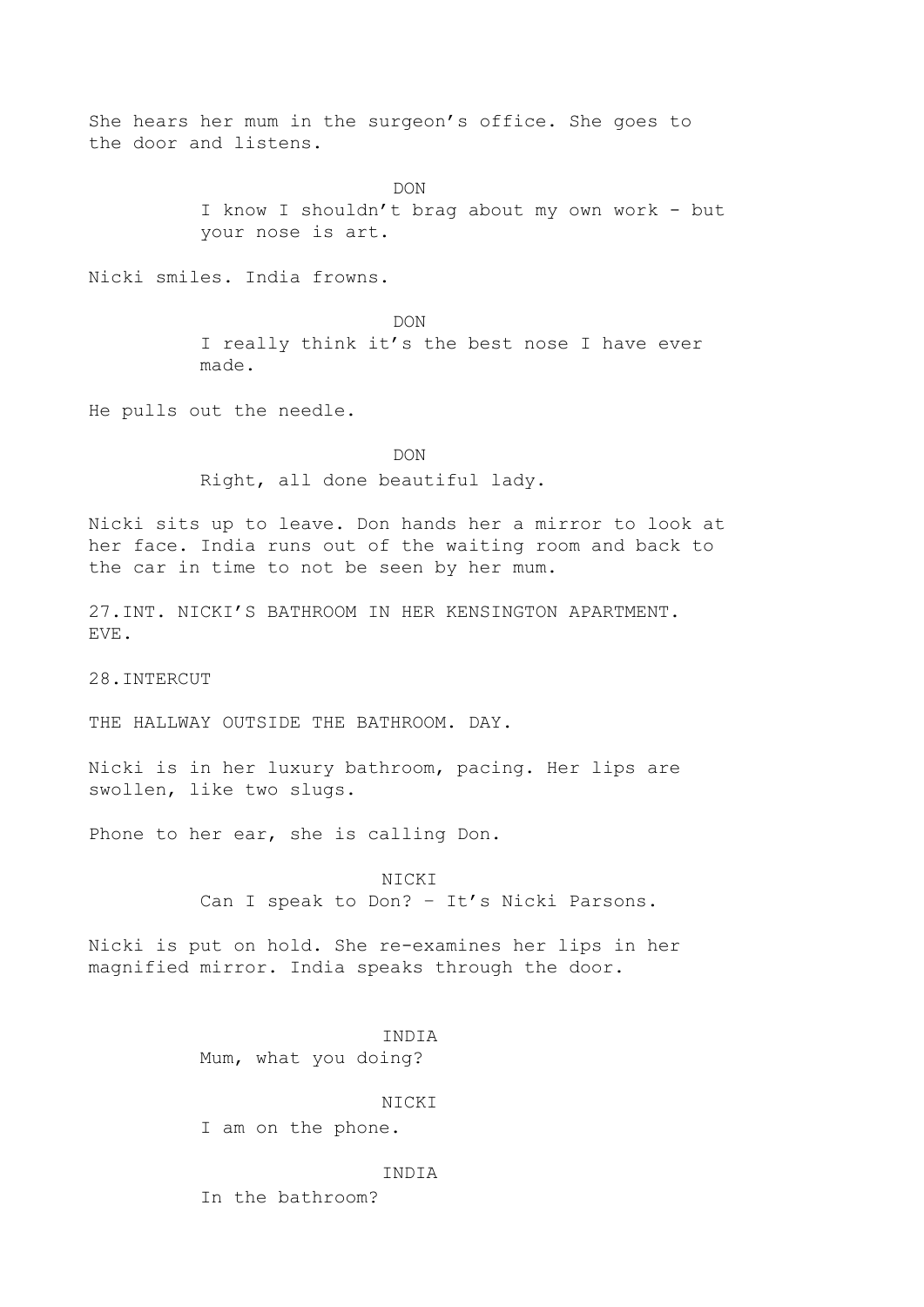India what do you want?

INDIA

Where is Russia?

NICKI

What?

INDIA

My homework.

NICKI

East of Europe.

India, kneeling, writes this down. Nicki whispers when she speaks to Don and covers the mouthpiece when she speaks to India.

> NICKI Don – my lips are like a baboon's butt.

> > INDIA

And what language do they speak?

NICKI

Look it up on Google.

INDIA

My teacher says I can't use Google.

NICKI It's fine? … Right… Okay… Right.. How long 'til it goes?

INDIA

Mum.

Nicki

Russian.

India writes this down.

NICKI - I look terrible I am filming tomorrow… Ice? … Right… Yes.

INDIA And what is the population?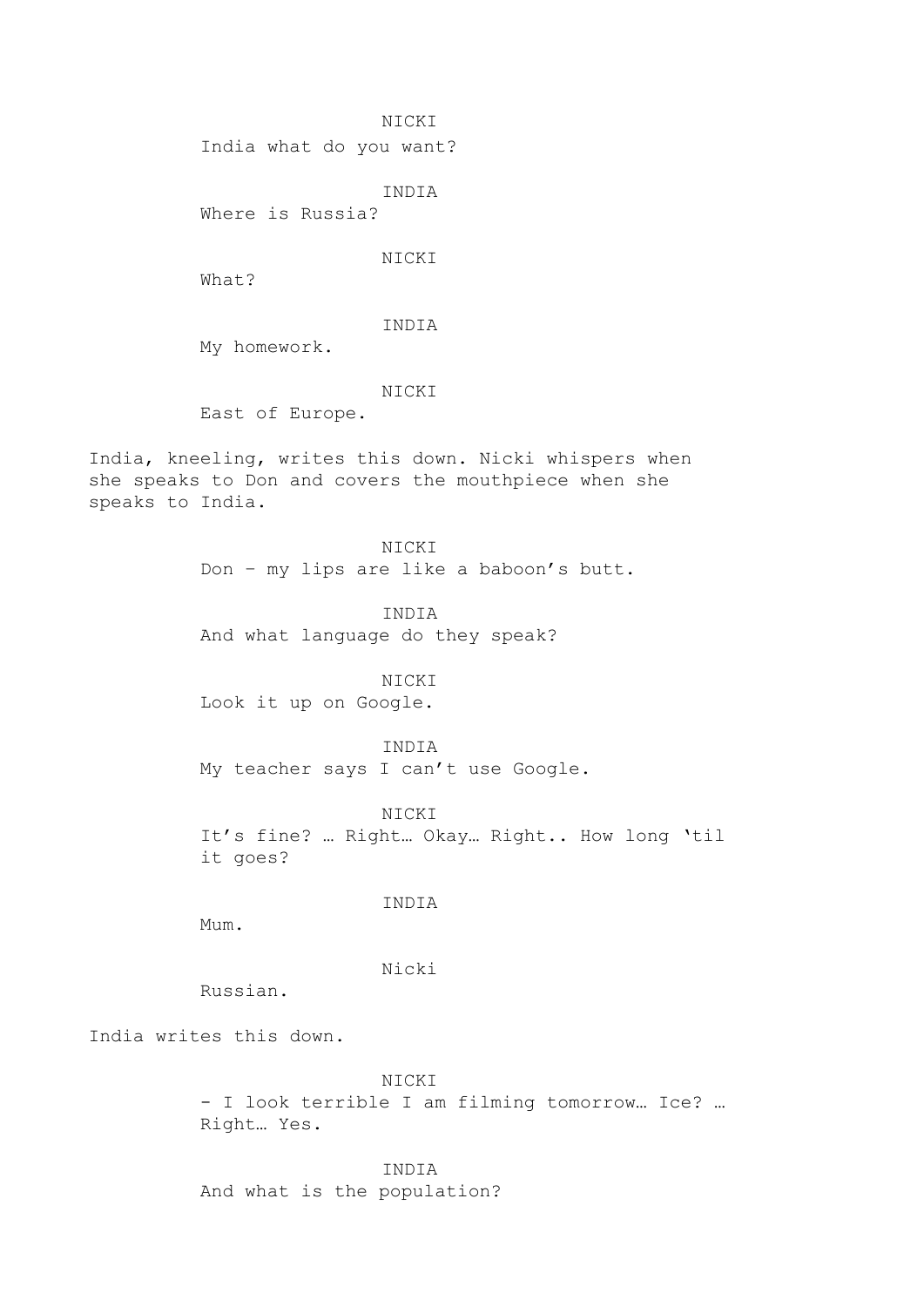Two or three days - geeze.... No okay, I understand, one of those things…

INDIA

Mum?

NICKI Okay, not your fault… thanks Don.

She hangs up and puts her face in her hands, exasperated.

NICKI

Fuck.

She opens the door to India.

India is on her knees waiting for her mum to answer.

NICKI How the hell are we meant to know the population without Google?

INDIA Oh - I have a book I am meant to read on Russia but it's soooo boring. I nearly died reading

it.

## NICKI

India.

India looks up at her mum sweetly then sees her mum's lips.

> NICKI Well let's go and read it.

## INDIA

Mum, your lips.

India looks horrified.

#### NICKI

I get allergic.

INDIA

To what?

Beat.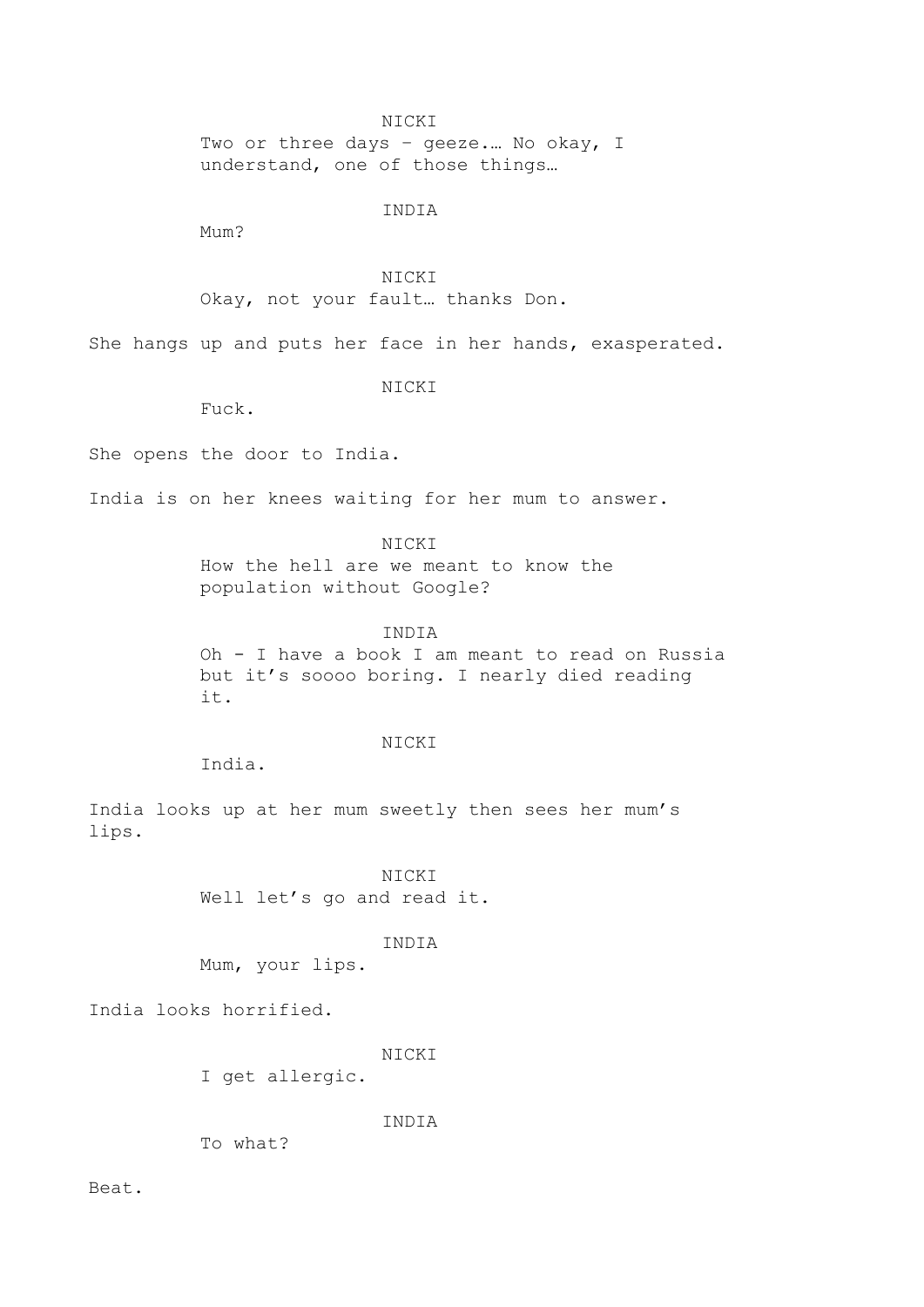INDIA

I've never seen you allergic.

NICKI

Radishes.

#### INDIA

Radishes?

**NICKI** Yes they make my lips swell.

INDIA When did you have a radish?

NICKI

When we got home.

India rolls her eyes knowing she's being lied to. Sarcastically she says:

#### INDIA

And did you know mum I love learning about Russian history – I begged my teacher for this homework.

Nicki double looks at India.

## NICKI

That's nice.

29.INT. WALTER'S DRESSING ROOM AT THE STUDIO OF 'JUST DICK'. DAY.

Pictures of Walter cover the walls. Walter is trying to get a quickie from Nicki before her next scene.

#### Walter

You're so hot in that.

Nicki is bent over reapplying her makeup in his mirror, trying to cover her swollen lips. Walter's hands ride up her tight pencil skirt, trying to pull down her underwear. Nicki giggles, pulling them back up.

> Nicki I'm on in two minutes.

#### WALTER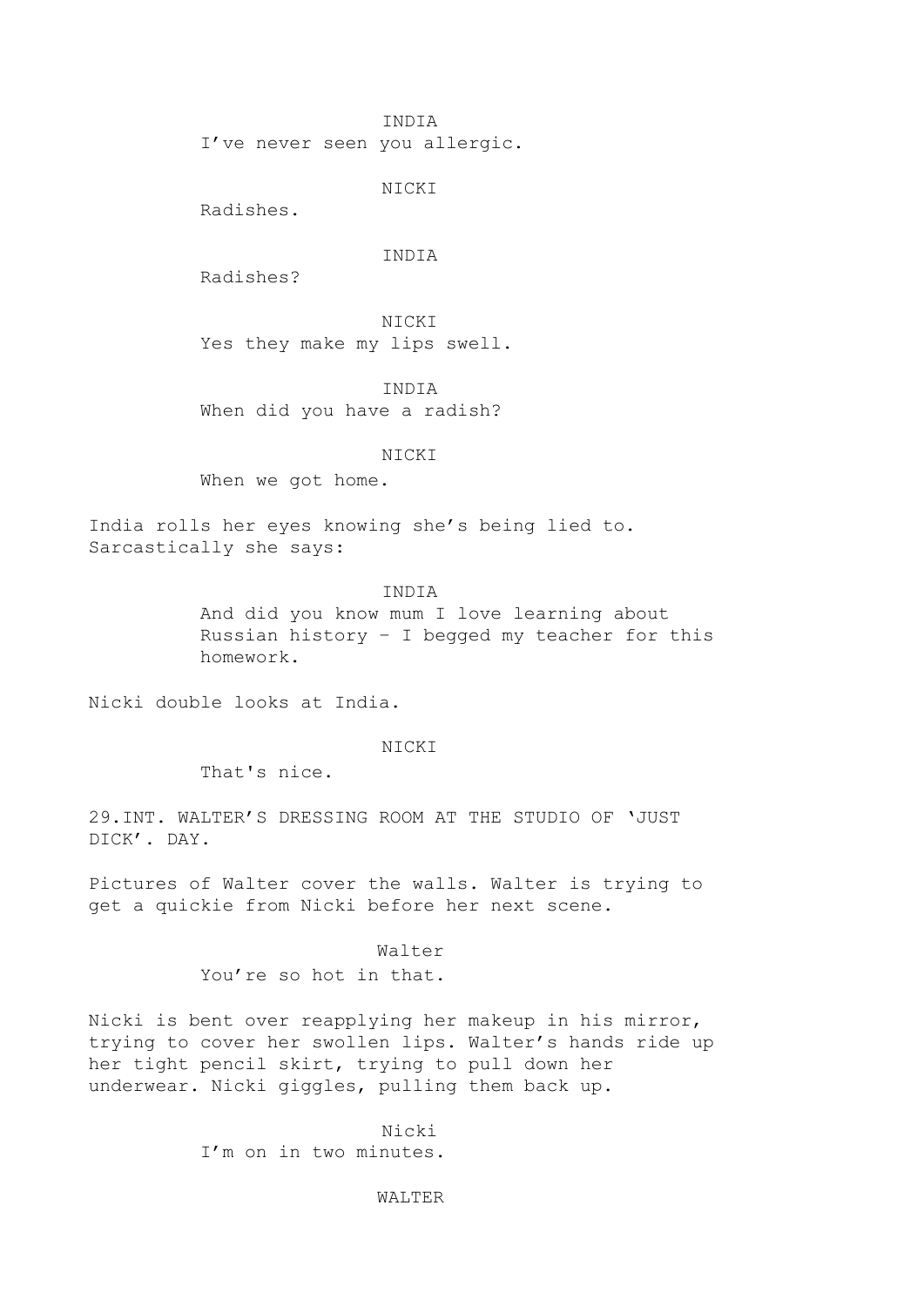What's it like to be the most beautiful woman in the world?

Walter carries on trying to undress her - Nicki is applying make up, giggling, pushing him off.

#### WALTER

Tell me.

## NICKI

Wanna come to mine tonight - I'll cook for you and then 'he' can get lucky.

## WALTER

How can I say no?

#### NICKI

Shit - no. They asked me to stay late to record a Comic Relief sketch, shit.

She turns, walks to put her jacket on, checking her reflection in the mirror from a distance.

#### WALTER

Perfection.

She blows Walter a kiss. He catches it as she turns and leaves.

30.INT. THE SET OF 'JUST DICK'. A LITTLE LATER. DAY.

## AARON

CUT.

AARON(the director) whispers to TOM (the producer). Tom frowns and nods. He then walks over to Nicki, and pulls her aside. TOM is a large man; stressed, sweaty.

TOM

It says clearly in your contract - you are not allowed to do that within a week of filming.

Nicki

What?

Tom looks pointedly at Nicki's lips.

TOM What. The director wants you to go home. He is pissed with ME now for recommending you.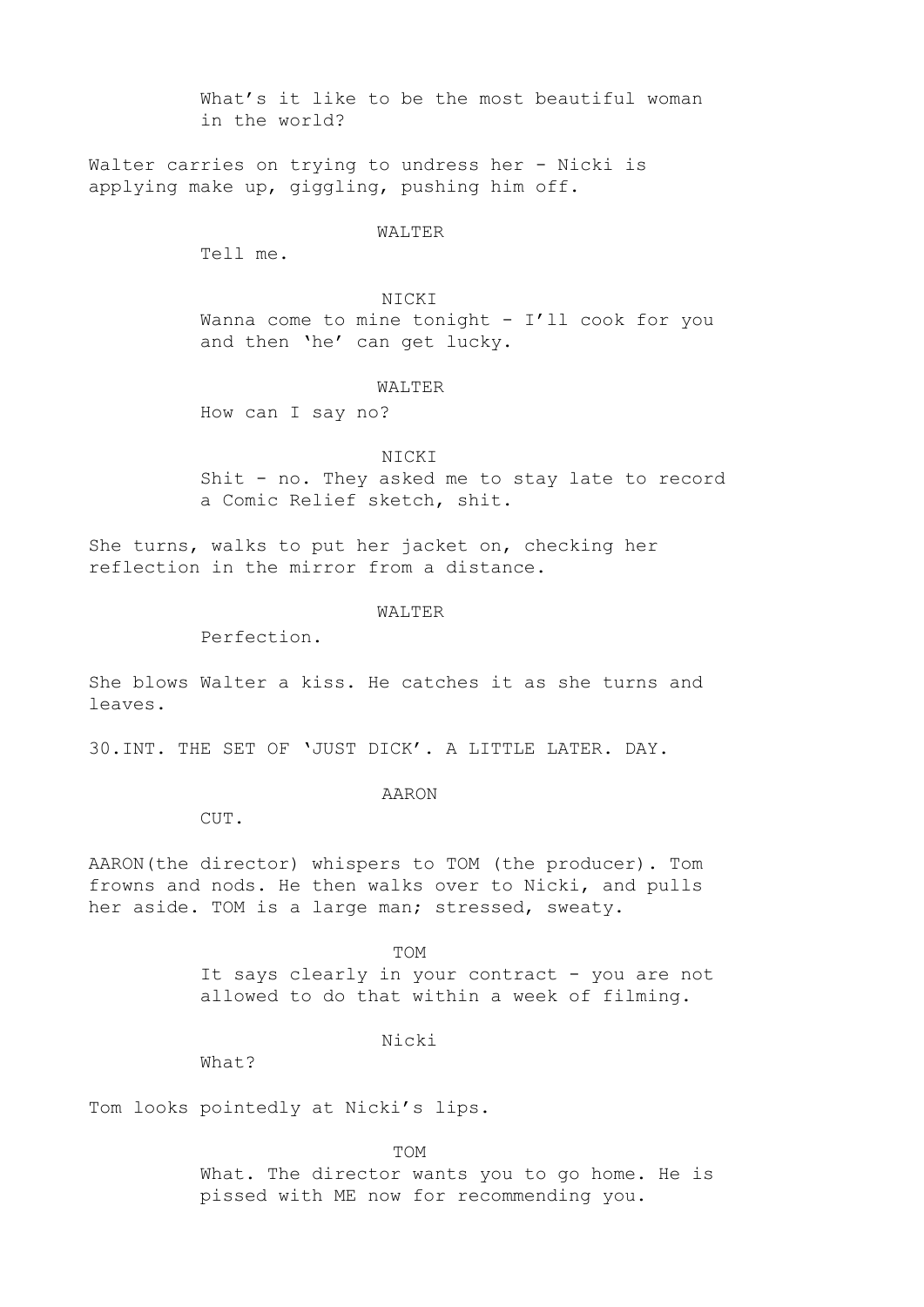Fuck. Tom - tell them I'm allergic to radishes

Tom looks at her unimpressed.

TOM

Right, and I'm the Pope. - Jesus, you look like Donald Duck.

Nicki surrenders the argument, embarrassed.

31.EXT. THE ROAD OUTSIDE WALTER'S HOUSE. EARLY EVE.

Driving through large, black, automatic security gates, Nicki pulls up to Walter's house. She gets out of the car with a bottle of wine and a Thai takeaway. Walter lives in a large detached 1920's style house in Hampstead very posh.

Nicki walks up to the overly large front door and rings the bell. Nothing. Frowning, she looks in the window and rings again. Hearing a noise from the garden, Nicki walks round to the back, opening a big grey wooden gate.

32.EXT. WALTER'S GARDEN. EARLY EVE.

She hears voices – it's Walter with another woman. She stops and listens, shocked. Walter is with Rita on excessively large sun chairs, which decorate his little pool and hot tub. Straddling Walter, Rita has a beautiful bikini hugging her perfect size 6 body. Rita is 21 years old and could be a bikini model. Walter looks like he's in heaven. Nicki peers through the bushes.

RITA

So you did it?

WALTER What do you think?

Rita leans forward pushing her E-cup further towards Walter.

> RITA I think that Walter wants something and will say anything to get it.

WALTER I don't know what you are talking about.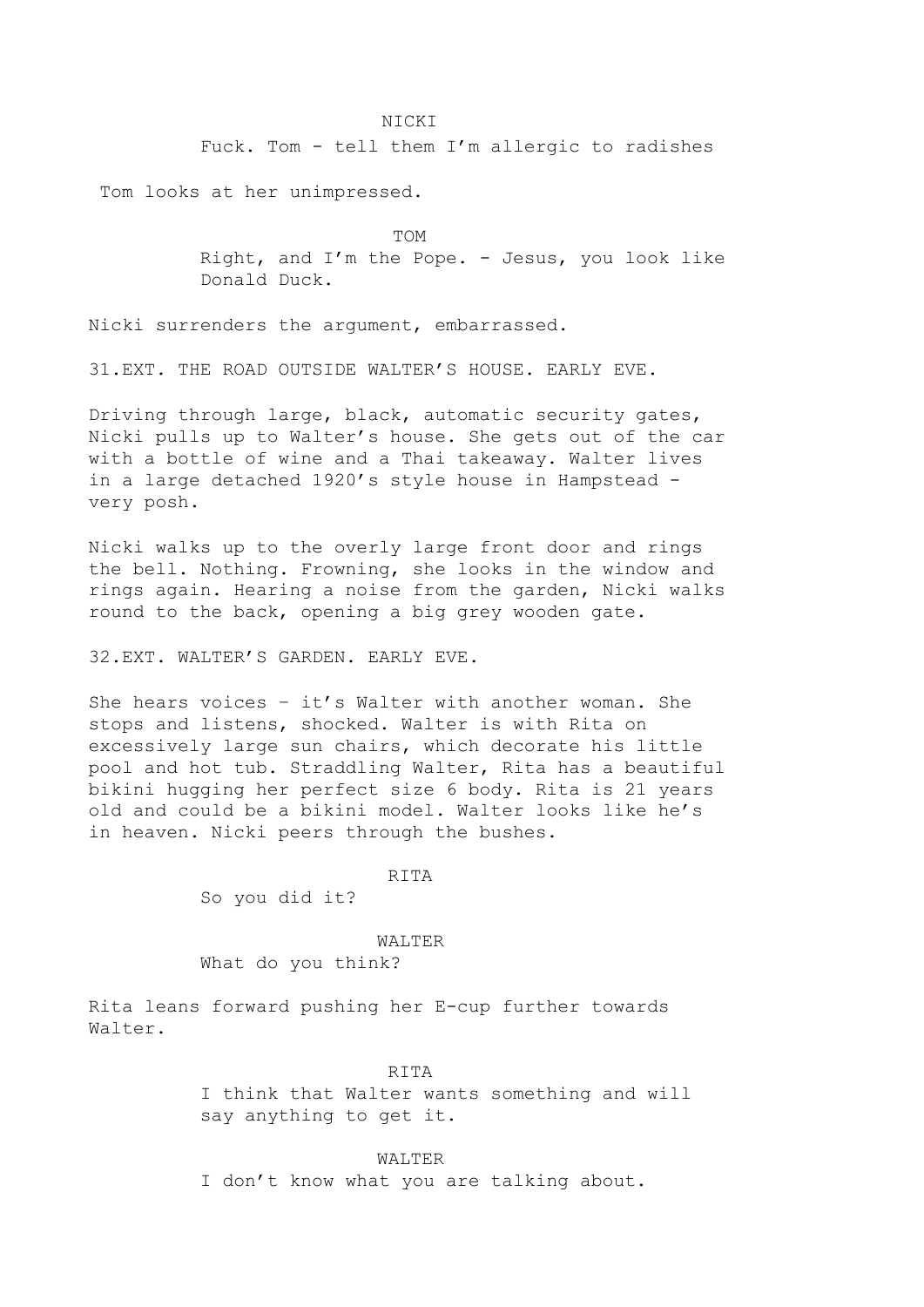Rita smiles and rubs her breasts in a sexual way.

WALTER

I promise you will be my new lead woman.

Rita looks at him disbelievingly.

WALTER Okay I'll show you the mail they sent me.

Walter grabs his phone.

#### WALTER

How couldn't they want you?

He scrolls through his phone for the email - finds it shows her.

#### WALTER

I told Tom, the Producer of Just Dick, and he agreed. He wants a younger woman and they want to see you.

Nicki is in total shock. Rita greedily takes the phone and reads through the message - smiling.

#### WALTER

You see - Tom wants to see you 5pm Thursday at the studio.

Rita jumps up in joy and does a dance, looking very sexy, irresistible. Walter is almost drooling. She bends over and kisses him. Walter is overwhelmed with excitement, pulling her in, he tries to kiss her but she pulls back.

> RITA And you spoke to JONATHAN?

JONATHAN is Walter and Nicki's agent.

WALTER Jesus, is this not enough?

## RITA

I wanna be on his books.

Rita gently dances - sexy - just out of Walter's grasp.

WALTER He's full, I told you.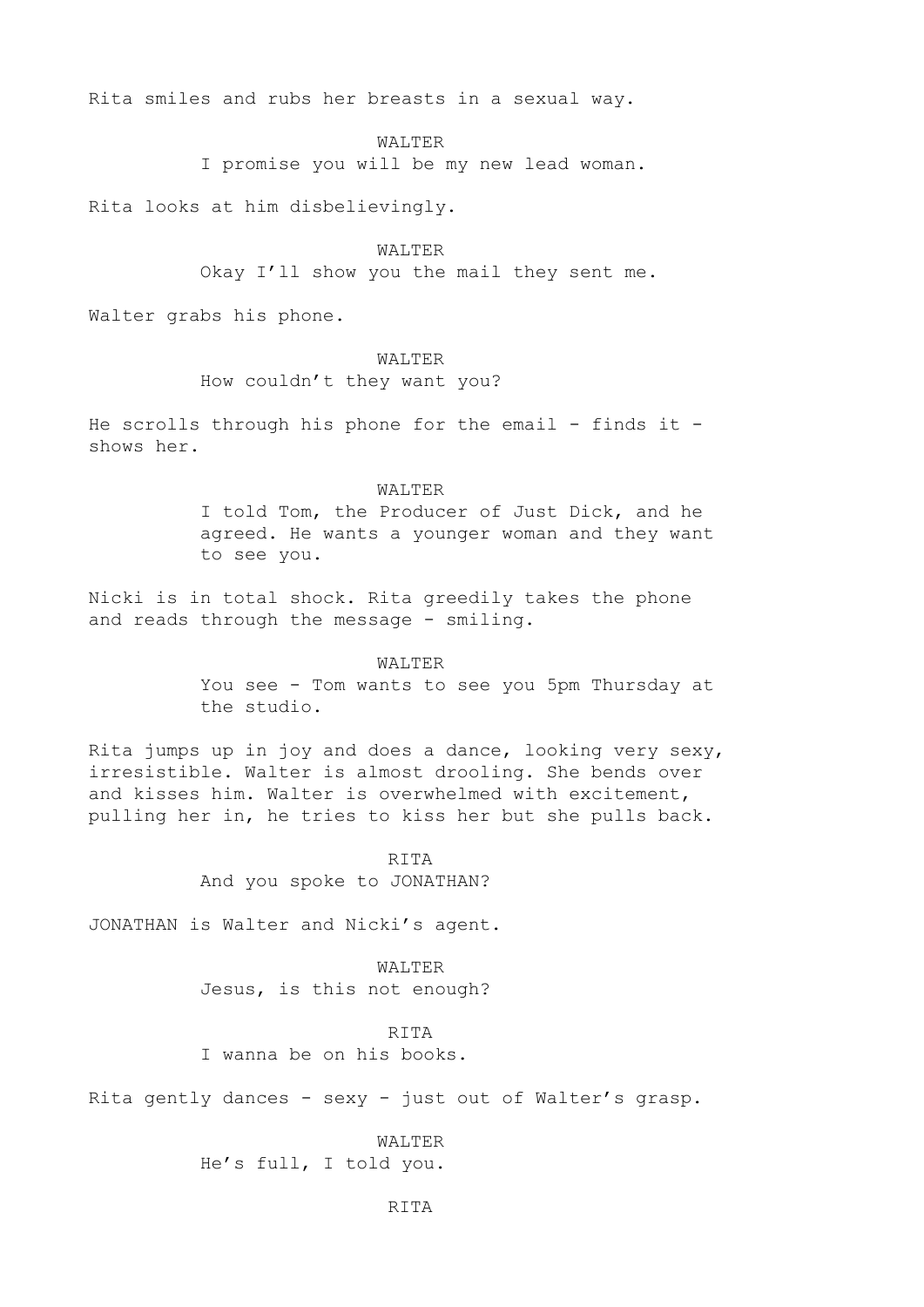Tell him to dump Nicki.

WALTER

Come on.

RITA

What?

WALTER You're out to ruin her life?

RITA No – I just wanna act – business is business. I can't help it if she's past it. She's not a very good actress anyway.

WALTER

She's good.

RITA

She's FAKE.

Nicki walks out from behind the bushes and straight up to Rita, enraged. Rita and Walter look totally shocked. Nicki thumps Rita in the face. Rita falls back into the swimming pool. Walter jumps up.

> NICKI You fucking arsehole.

WALTER No, Nicki you don't understand.

NICKI What can I not understand here?

WALTER

I – no... you don't understand.

Nicki walks off. Rita is swimming out of the pool holding her face in pain. Walter looks at Rita and then runs after Nicki. Walter makes sure Rita can't hear.

WALTER

It's just sex. It's sex sweetie. You don't understand.

NICKI

Just sex.

WALTER

It's hard being a famous man.